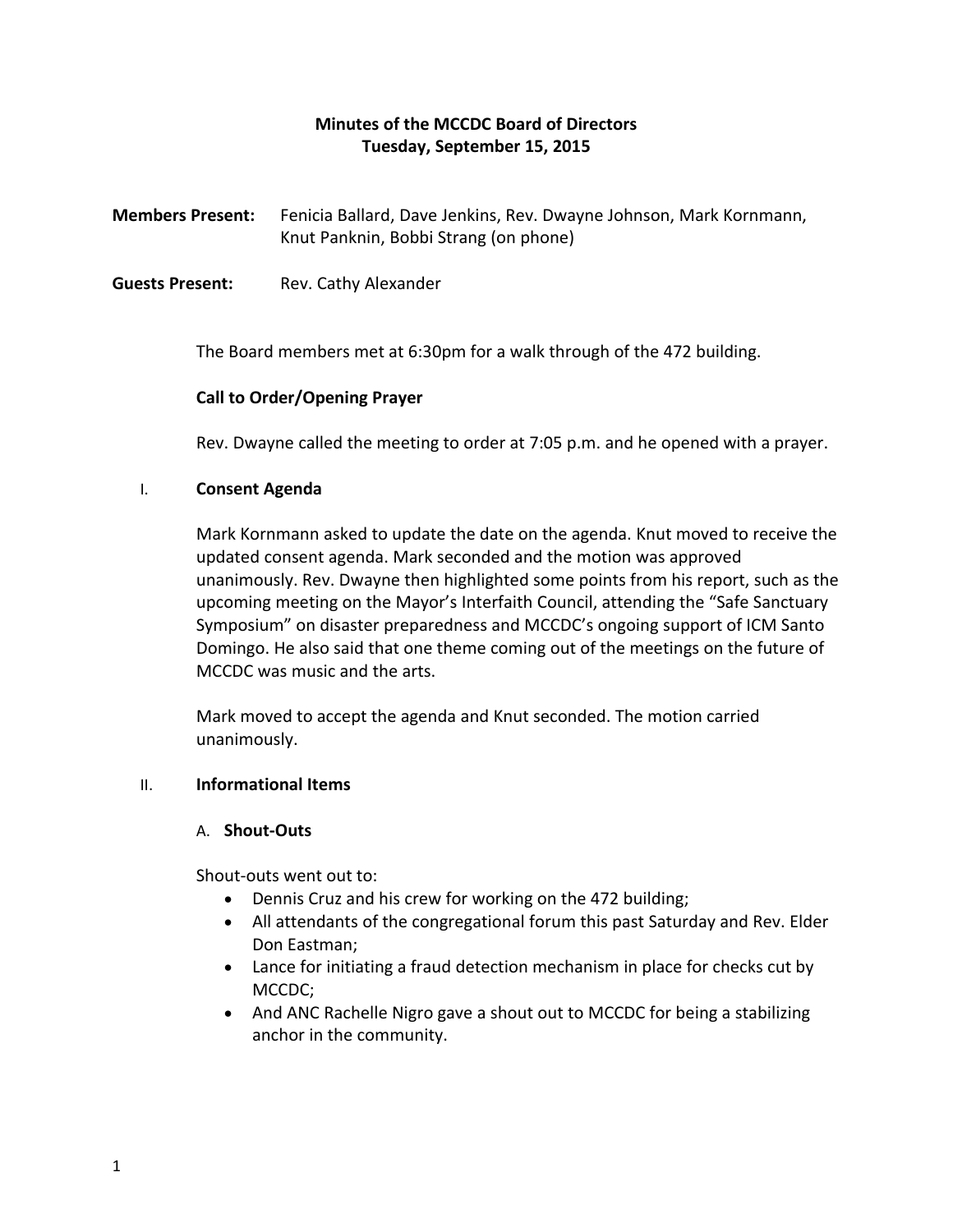### B. **Trustees**

There was no update from the Trustees.

## C. **472 Update**

The Board members saw the progress being made after a walk through of the property (e.g. fence and deck have been put up). Mark reported that the work on the HVAC continues and will be finalized this week. Afterwards, the inspectors will be called out for inspection. Should the inspections go through, the kitchen and dry walls would be installed, and the project should be finished within 5 weeks. Dennis is also working on a drawing for installation of the appliances and will deliver measurements.

Mark also provided a budget for construction. The starting balance from the Eagle Bank loan was \$227,176. All bills have been paid and payments out of the General Fund have been transferred back (first two weeks of payment for contractor). He estimates the contract work to cost about \$82,260 with a total projected cost of \$141,266, including inspection. The basement would cost an additional \$25,000.

The Board also discussed starting the recovery process with the first contractor after inspections will have gone through. As per the contract, non-binding arbitration steps with the American Arbitration Association need to be taken first.

Knut will meet with Dennis Cruz this Friday as Mark, who had been doing the weekly walk-through in the past, will be out of town.

## D. **45 Years Campaign**

Rev. Dwayne presented the latest numbers for the fundraising part of the campaign. As of now, 25 people have pledged towards the campaign and giving for August 2015 is up compared to August 2014. However, while higher giving is in line with the campaign, it is not clear that additional funds have been specifically given towards the campaign. Rev. Cathy asked whether it was time to continue phase one of the campaign and have more congregants sign up or whether we should start with phase two. Mark pleaded for having more people sign up first and that it would take a combined effort to do so: The Pastor should step up and continue his message around giving, and Board members should help people fill out pledge cards.

Rev. Dwayne said that he will move towards a "stewards of our future" message, as series such as the current one ("by faith") usually lose their traction after 4-6 weeks.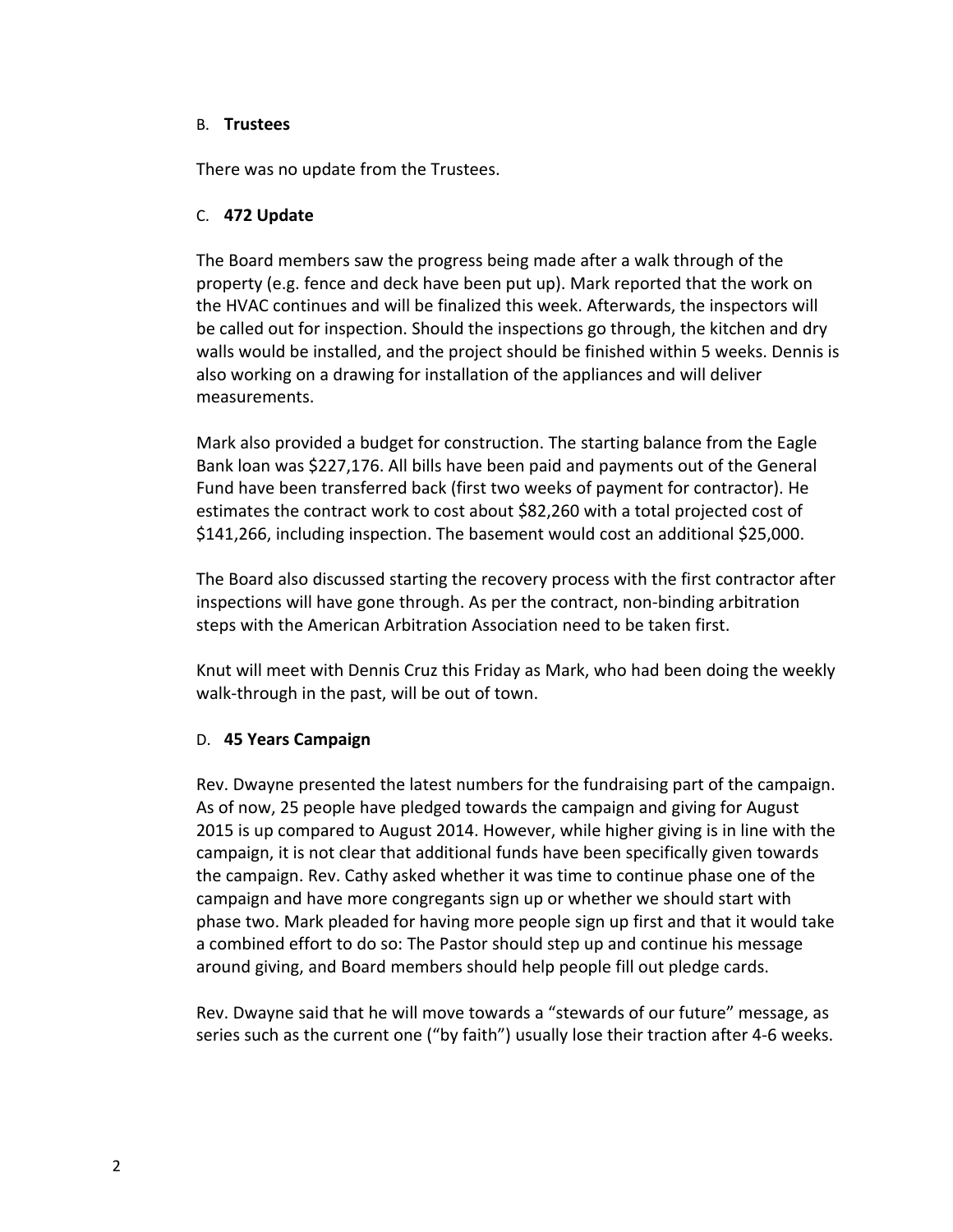### E. **Treasurer's Report**

Prior to the Treasurer's report the Board discussed church finances in general. Mark said that the current budget of about \$9,000 per week is too high for us and that we would need to present a budget for 2016 that reflects a weekly budget of \$7,000- 7,500. Additionally, we would need 3-4 short period fundraising campaigns as people step up and respond most positively to short and targeted campaigns. Rev. Cathy pointed out that the increased budget is largely due to the mortgage costs.

The Board also talked about the anticipated revenue from 472. Mark suggested getting Crescent property management come out and make a conservative estimate on the potential income for the units. He also said that we would need the 2016 budget by the October BoD's meeting. Dave said that he would need to get input from Rev. Cathy based on the budget requests by MCCDC ministries, and that he would be on a tight timeline due to work obligations until October 2.

Dave also provided a balance sheet. As of September  $14<sup>th</sup>$ , the accounts had the following balances:

| General:    | \$50,518  |
|-------------|-----------|
| Buchanan:   | \$8,338   |
| Petty Cash: | \$200     |
| Eagle Bank: | \$159,222 |

He said that expenses average around \$4,000-5,000 per month, and that they tend to spike around costs such as electrical or HVAC.

Rev. Cathy reported that the accountant will be done with the review of the church's finances by the end of September 2015. Knut will check minutes whether there was a written contract with the accountant.

The Board also discussed a check fraud issue that Lance had reported. It appears a group of criminals worked together to pass counterfeit checks drawn on MCCDC's checking account general fund. So far, there have been four attempts to cash the counterfeit checks and three of them were successful. The one, which did not go through, was caught by a very alert teller at a downtown SunTrust branch who called the church's office to verify the check. Two of the three checks, which were paid, were detected as fraud through what is called the Fraud Inspector. It is an extra level of clearance the church had put in place for early detection of fraudulent activity. The Board commended Lance for putting the fraud detection process in place.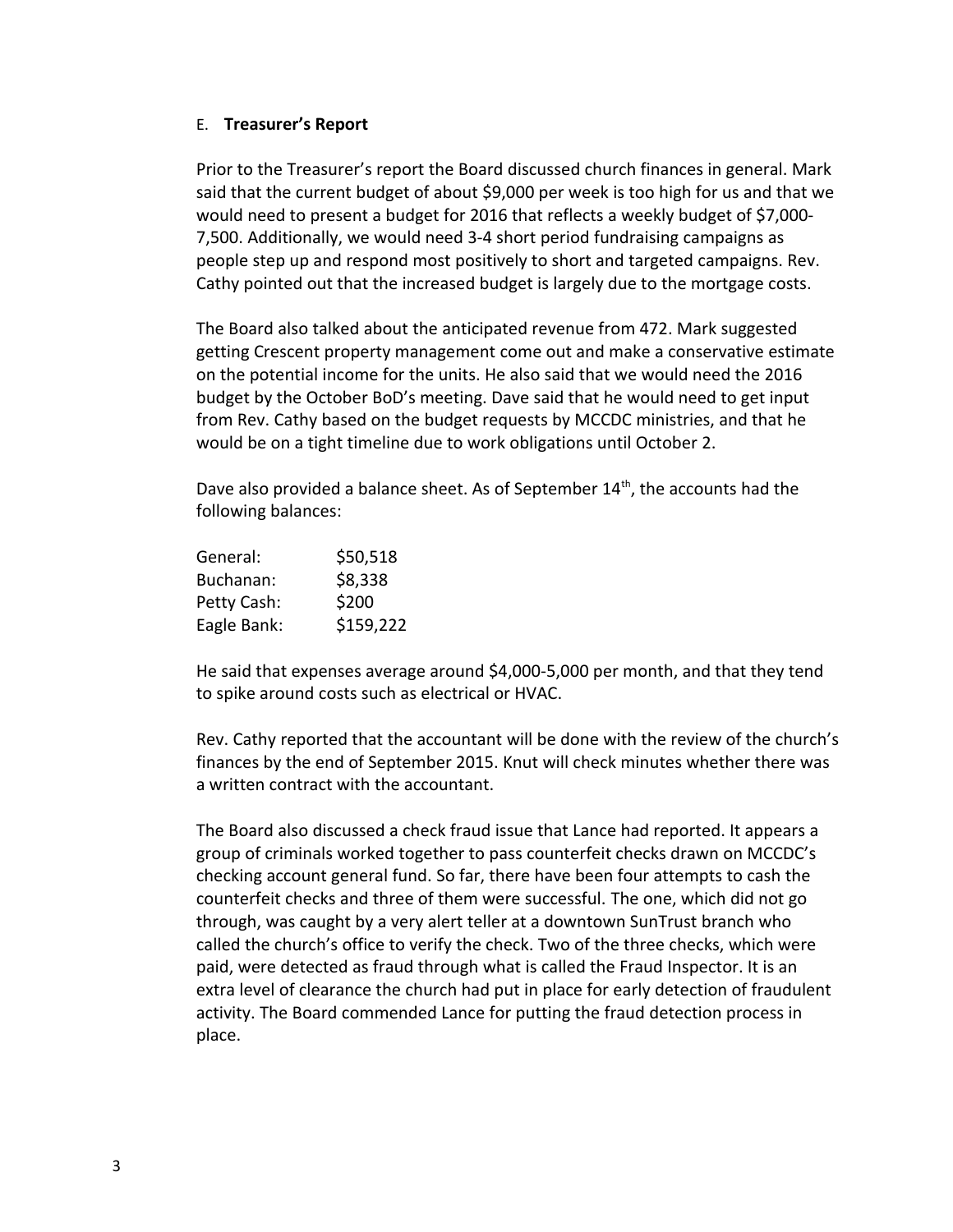SunTrust has assured that they will make up for the check fraud, so there is no financial damage to the church. The Board agreed that MCCDC will open a new account as advised by SunTrust.

## F. **Mautner Gala**

Mark informed the Board that 3 of the 10 tickets for the gala have been sold. He will include the announcement in this week's Eblast again. Rev. Dwayne suggested giving congregants the opportunity to donate towards a ticket instead of buying a full ticket for \$250.

## G. **Nominations Committee**

Knut reported that the Nominations Committee has been assembled and will meet for the first time on Sunday, September  $20<sup>th</sup>$ . The committee members are Tim Hassett, Bob Whitman, Imani Woody-Macko, and Denise Wright. The deadline for submitting applications for the two open Board positions will be Sunday, October  $18<sup>th</sup>$ .

## H. **Congregational Forum**

The Congregational Forum is scheduled for November  $8<sup>th</sup>$  and the Congregational Meeting for November 22 $^{nd}$ . All material needs to be available for the congregation on Sunday, November  $1^{st}$ . The agenda will be similar to last year's: Dwayne will start with a presentation of the highlights 2015, tying the  $45<sup>th</sup>$  anniversary and vision for the future into it. Knut said he would help prepare a ppt-presentation. Kathleen and Dave will work on the budget 2016 that will be presented and Knut will present the candidates for the BoD based on the Nominations Committee recommendations.

The written reports will be prepared by: Rev. Dwayne – Pastor's Report Knut – Report of the Minutes of the 2014 meeting Mark – Report of the Board of Directors Jim – Report of the Trustees Kathleen – Report of the Treasurer

Knut will also assign one non-member for the counting of votes.

## I. **Pancake Breakfast**

Jim and Scottie have agreed to organize the pancake breakfast for the Friends & Family Sunday on September  $27<sup>th</sup>$ . They will send out an email with requests for items to bring.